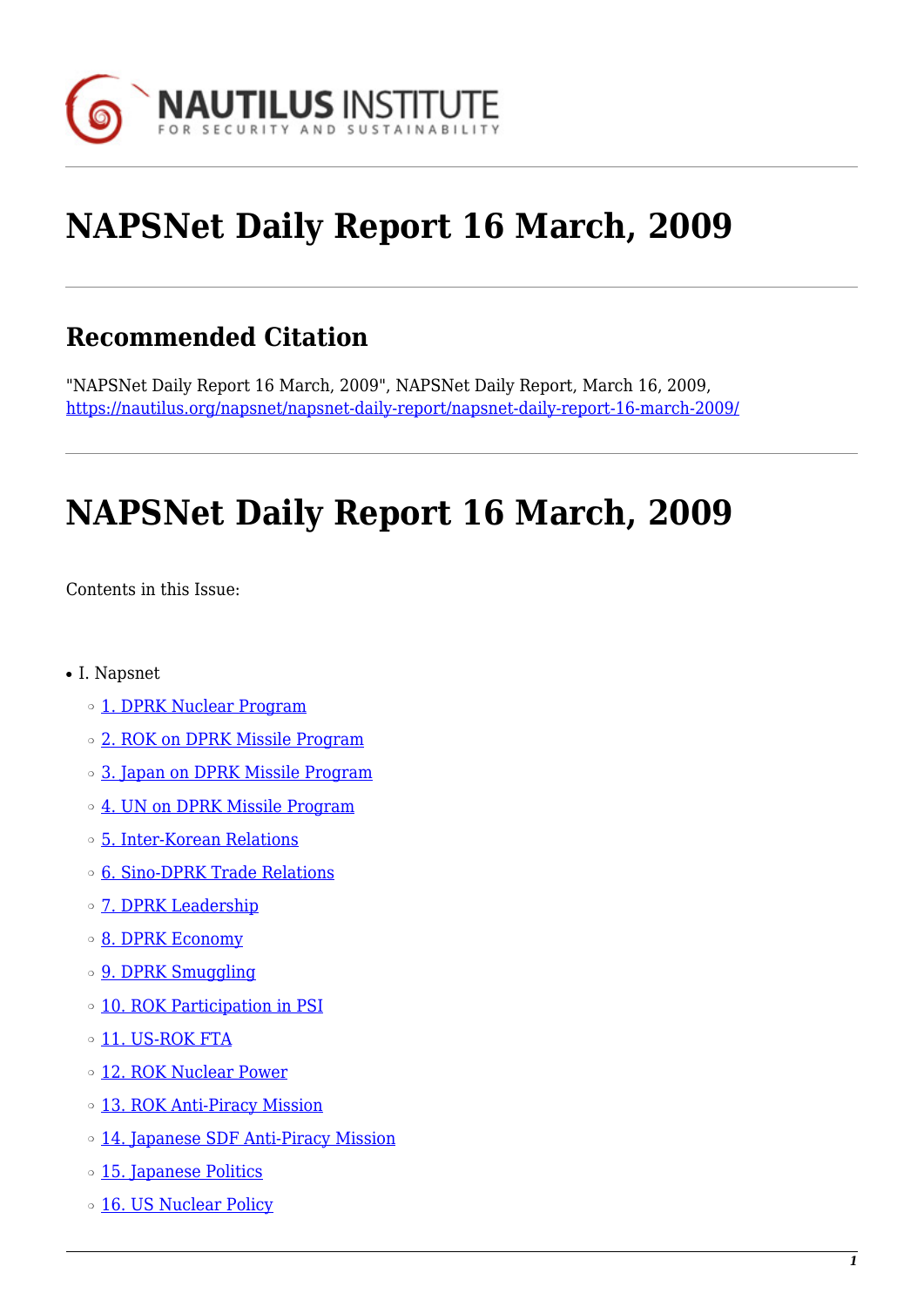o [17. PRC-Philippines Territorial Dispute](#page-5-2)

- o [18. Sino-Indian Trade Relations](#page-6-0)
- o [19. Sino-US Trade Relations](#page-6-1)
- ❍ [20. US on PRC Tibet Issue](#page-6-2)
- ❍ [21. PRC Tibet Issue](#page-6-3)
- ❍ [22. PRC Bird Flu](#page-7-0)
- II. PRC Report
	- o [23. PRC Civil Society](#page-7-1)

[Preceding NAPSNet Report](https://nautilus.org/mailing-lists/napsnet/dr/2009-2/napsnet-daily-report-13-march-2009/)

MARKTWO

### **I. Napsnet**

### <span id="page-1-0"></span>**1. DPRK Nuclear Program**

Korea Times (Jung Sung-ki, "'PYONGYANG REMOVED 75% OF SPENT FUEL RODS'", Seoul, 2009/03/15) reported that the DPRK has removed about 6,100 of its 8,000 spent fuel rods from the Yongbyon reactor, the U.S. Congressional Research Service (CRS) reported Saturday. However, the DPRK has apparently slowed down the removal process, the report said.

#### <span id="page-1-1"></span>[\(return to top\)](#page-0-0)

### **2. ROK on DPRK Missile Program**

Yonhap ("S. KOREA WARNS N. KOREA NOT TO FIRE MISSILE", Seoul, 2009/03/13) reported that the ROK urged the DPRK Friday to stop its move to fire a rocket. "Since North Korea's act is in violation of U.N. Resolution 1718, it should be halted," foreign ministry spokesman Moon Tae-yong said in a statement. "If North Korea presses ahead with a launch, there will be Security Council-level consultation and countermeasures."

#### <span id="page-1-2"></span>[\(return to top\)](#page-0-0)

### **3. Japan on DPRK Missile Program**

New York Times (Choe Sang-hun, "JAPAN WARNS NORTH KOREA OVER ROCKET LAUNCH", Seoul, 2009/03/13) reported that Japn on Friday condemned the DPRK's plan to launch a rocket next month. "They can call it a satellite or whatever, but it would be a violation" of a United Nations resolution, said Prime Minister Taro Aso. "Under our law, we can intercept any object if it is falling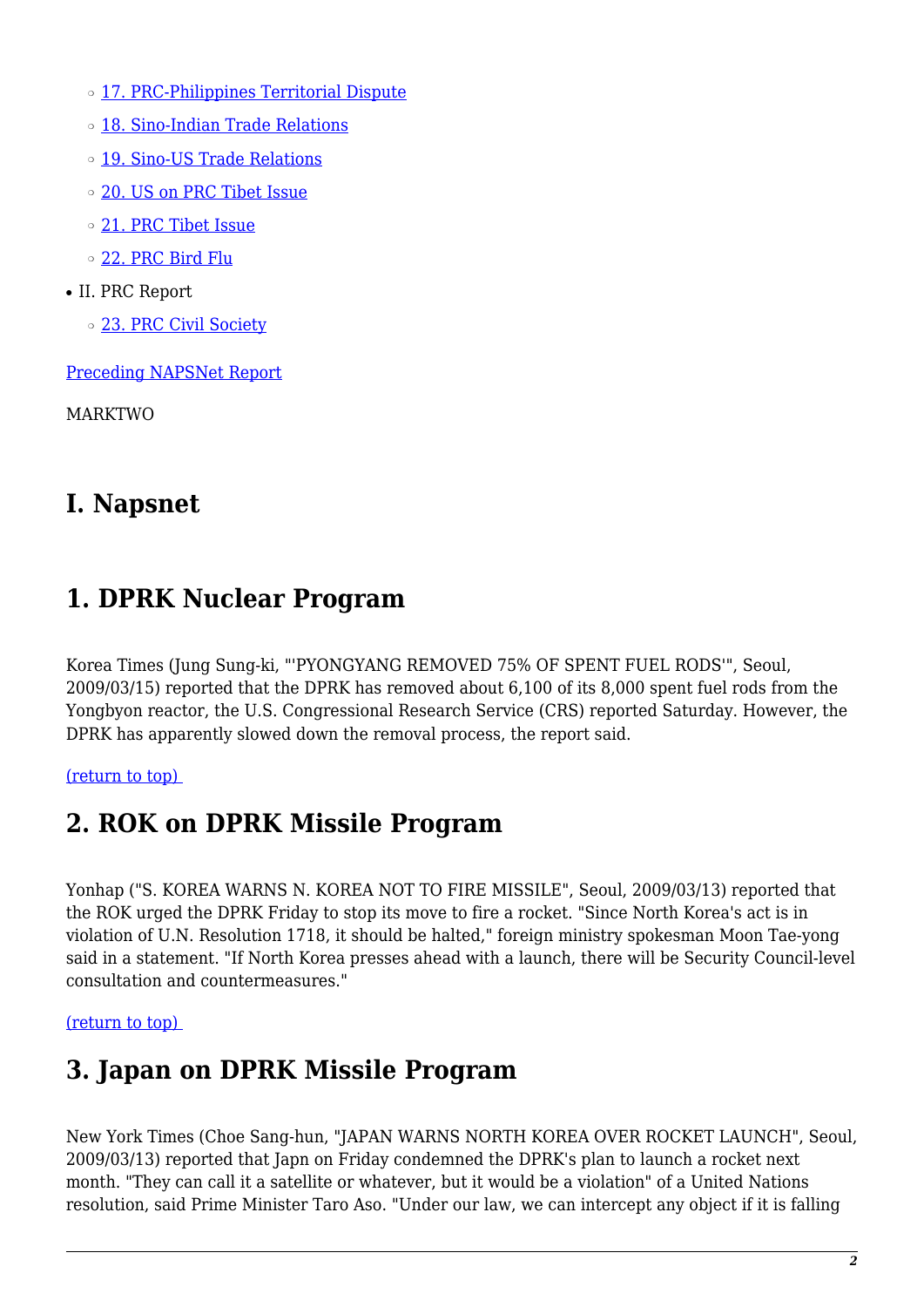towards Japan, including any attacks on Japan, for our safety," said the Japanese government's top spokesman, Chief Cabinet Secretary Takeo Kawamura.

<span id="page-2-0"></span>[\(return to top\)](#page-0-0) 

# **4. UN on DPRK Missile Program**

Korea Times (Na Jeong-ju, "UN TO DISCUSS SANCTIONS ON N. KOREA", Seoul, 2009/03/13) reported that the U.N. Security Council will discuss possible sanctions on the DPRK if the country launches a rocket. ``That's what Security Council members will discuss when and after anything happens,'' U.N. Secretary General Ban Ki-moon said. ``I'm concerned about North Korea's recent move to launch a satellite or long-range missile. This will threaten the peace and stability in the region,'' he said. ROK Foreign Affairs and Trade Minister Yu Myung-hwan said, "If the North launches either a missile or a satellite, it will be referred to the council for possible sanctions. The United States, China, Japan, Russia and many other countries have already told the North to give up its missile ambitions. We will act with them, too.''

#### <span id="page-2-1"></span>[\(return to top\)](#page-0-0)

### **5. Inter-Korean Relations**

Associated Press (Kwang-tae Kim, "SKOREA: NKOREA'S BORDER-CROSSING BAN 'REGRETTABLE'", Seoul, 2009/03/15) reported that the ROK's ruling Grand National Party and several of the nation's companies urged the DPRK on Sunday to end its ban on border crossings by workers at the Kaesong industrial park. The DPRK's move is "very regrettable," Unification Minister Hyun In-taek said at a meeting with ROK business owners who run factories in the complex. The DPRK allowed an ROK construction worker suffering from spinal cord disease to cross the border on Sunday evening, Unification Ministry spokesman Kim Ho-nyeon said.

Donga Ilbo ("NORTH KOREA BANS BORDER CROSSINGS AGAIN", Seoul, 2009/03/14) reported that the DPRK Friday blocked 275 ROK workers seeking to return from the inter-Korean industrial complex in Kaesong. The Unification Ministry said the number of ROK citizens in the DPRK was 769, including 733 in the complex, 35 on Mount Kumgang, and one in Pyongyang. One official said, "We sought to grasp Pyongyang's intent through the Gaeseong Industrial District Management Committee, but the committee repeatedly told us to wait without giving an explanation."

Yonhap ("S. KOREAN PRESIDENT SAYS N. KOREA MUST STOP THREATENING CIVILIANS", Seoul, 2009/03/13) reported that ROK President Lee Myung-bak said Friday that the DPRK should stop threatening his country's civilians. "North Korea is threatening us in all areas, including land, sea and air," he said, calling on Pyongyang to "abide by the mutual promise to uphold the peace and stability on the Korean Peninsula."

<span id="page-2-2"></span>[\(return to top\)](#page-0-0) 

# **6. Sino-DPRK Trade Relations**

North Korean Econony Watch (Michael Rank, "CHINA EXPORTS BEEF, FLOUR TO NORTH KOREA,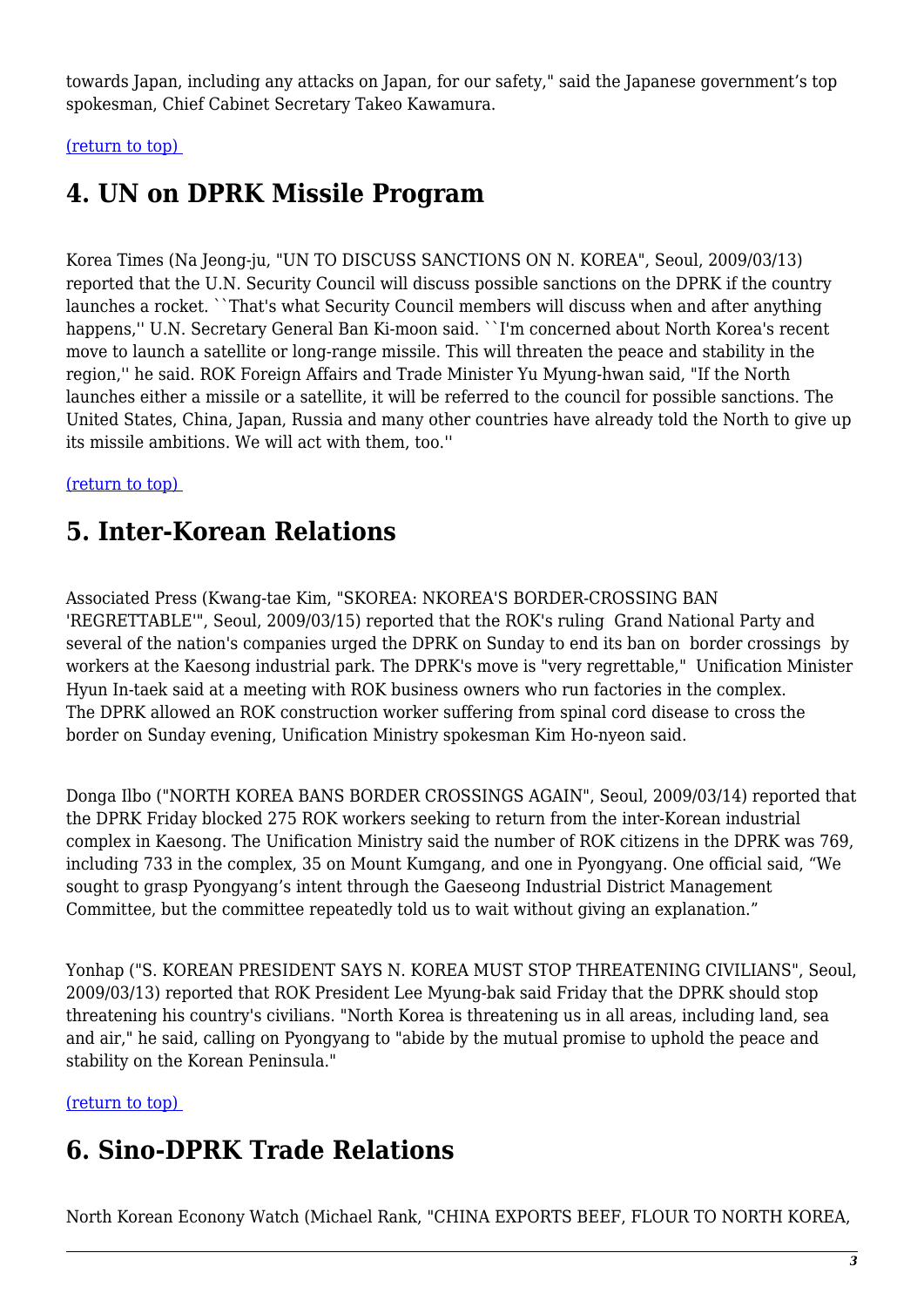TRADE GROWS 41% IN 2008", 2009/03/07) reported that the PRC has exported 5.014 tonnes of beef, worth \$77,174, to the DPRK via the northern port of Dalian and has also agreed to ship 60,000 tonnes of flour, according to brief reports on PRC websites. The export of beef, in 485 containers via the border city of Dongdan in February, was the first of its kind from Dalian, the report said. Another reportsaid PRC-DPRK trade grew by 41.3% last year to \$2.793 billion. PRC exports grew 30.2% to \$2.032 billion while DPRK exports to the PRC were up 30.2% at \$760.07 million, the report said, quoting PRC customs statistics.

<span id="page-3-0"></span>[\(return to top\)](#page-0-0) 

# **7. DPRK Leadership**

Korea Herald ("KIM JONG-IL CALLS REGIME 'INVULNERABLE'", Seoul, 2009/03/16) reported that the Korean Central News Agency said DPRK leader Kim Jong-il watched an artillery units perform a live-fire exercise, without giving a date or location. "Our socialist fortress is invulnerable and our revolutionary cause is sure to win one victory after another as we have these steel-like elite ranks," Kim said. The report said the exercise demonstrated the fighting spirit and resolute determination of the DPRK to wipe out aggression in a single blow.

<span id="page-3-1"></span>[\(return to top\)](#page-0-0) 

## **8. DPRK Economy**

Associated Press ("REPORT: NKOREA OPENS ITALIAN RESTAURANT IN CAPITAL", Seoul, 2009/03/15) reported that DPRK leader Kim Jong Il has ordered the opening of the isolated country's first Italian restaurant, Choson Shinbo said Saturday. Kim — a reputed gourmand — sent DPRK cooks to Naples and Rome last year to learn how to reproduce authentic Italian pizza and pasta after "repeated trial and error ," the newspaper said. "Our people should be also allowed to enjoy the world-famous food," the manager of the Pyongyang eatery quoted Kim as saying.

<span id="page-3-2"></span>[\(return to top\)](#page-0-0) 

# **9. DPRK Smuggling**

Reuters (Paul Eckert, "N.KOREA SHIPS SMUGGLE GOODS, BUT NOT WMDS: REPORT", 2009/03/06) reported that cash-strapped DPRK shippers smuggle narcotics and other contraband, but there's little evidence that the DPRK's rusty merchant fleet transports illicit weapons, a report said. British DPRK expert Hazel Smith said her detailed study of DPRK merchant shipping showed a fleet of only 242 aging vessels faces too much scrutiny in the world's ports to be a significant conduit for weapons of mass destruction. "We can't really find very much hard evidence of North Korean ships involved in smuggling WMD or components of WMD," Smith, of Cranfield University, told a Washington meeting of think tank East-West Center.

<span id="page-3-3"></span>[\(return to top\)](#page-0-0) 

### **10. ROK Participation in PSI**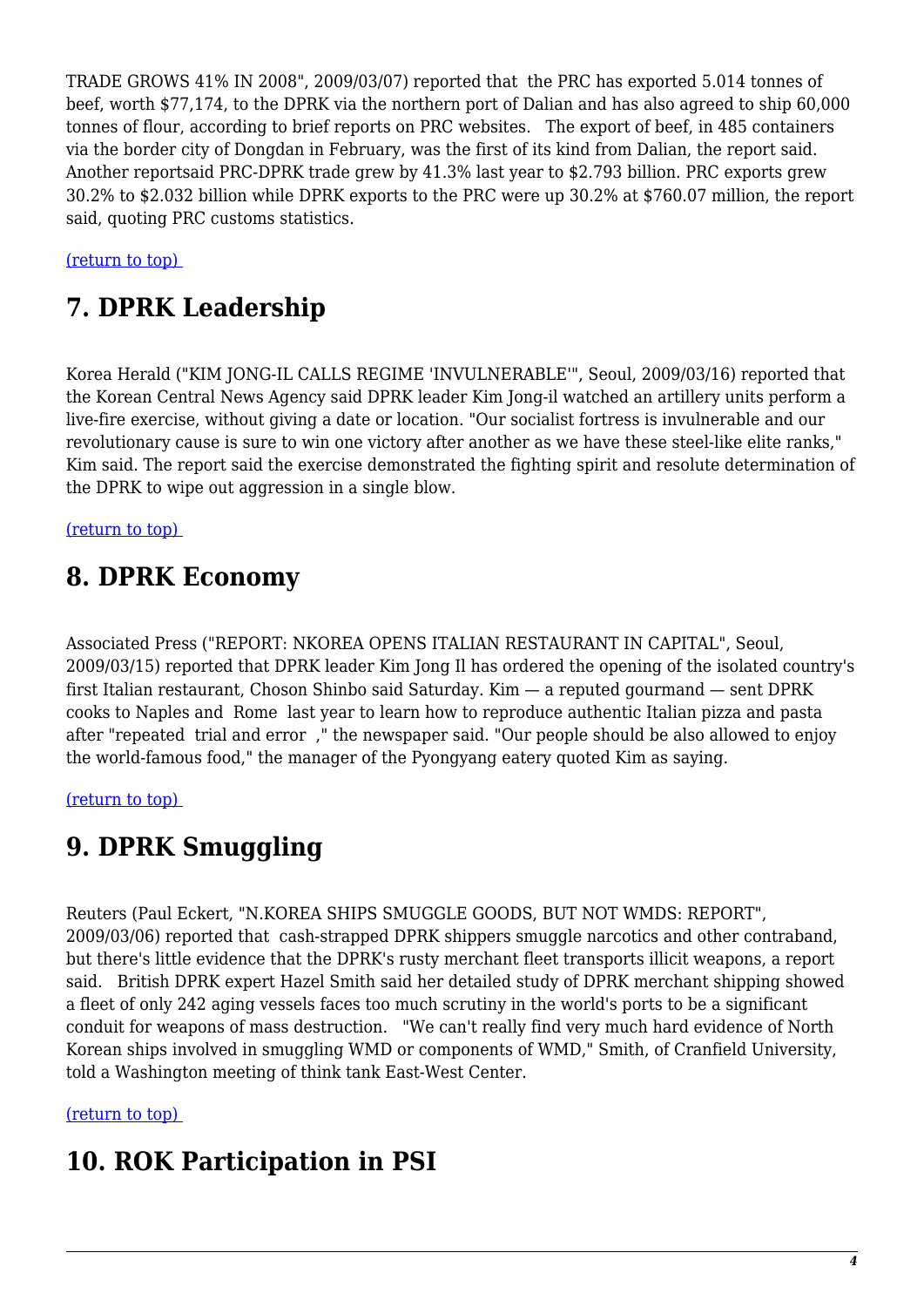Korea Herald (Kim Ji-hyun, "'MISSILE LAUNCH MAY OPEN DOOR TO PSI'", Seoul, 2009/03/16) reported that ROK Foreign Minister Yu Myung-hwan said if the DPRK goes through with a rocket launch, it may open the door for Seoul to consider full-fledged membership in the Proliferation Security Initiative. "That is a possibility because the Proliferation Security Initiative is aimed to contain weapons of mass destruction, and if North Korea develops and attains such capabilities, there will be a need to prevent proliferation. So from this point of view, the launch may raise the need to review full membership," Yu said. Yu said that the government would have to exercise prudence due to the "unique peninsular circumstances."

<span id="page-4-0"></span>[\(return to top\)](#page-0-0) 

## **11. US-ROK FTA**

Donga Ilbo ("USTR NOMINEE BACKS OFF FROM HARD-LINE STANCE ON FTA", Seoul, 2009/03/14) reported that Ron Kirk, U.S. Trade Representative, said in a written statement in his Senate confirmation hearing on Friday that he is generally supportive of the US-ROK Free Trade Agreement despite issues that might need addressing. Kirk said he is fully aware of disputed auto provisions and will cooperate with senators to resolve their concerns. He also said he will work with stakeholders in the United States and ROK counterparts to deal with issues related to the accord.

<span id="page-4-1"></span>[\(return to top\)](#page-0-0) 

# **12. ROK Nuclear Power**

Joongang Ilbo ("TWO NUCLEAR POWER PLANTS PLANNED", Seoul, 2009/03/14) reported that the ROK plans to place an order for two nuclear power plants that will cost 6.3 trillion won (\$4.2 billion) to cut its dependence on oil, said a government official and an executive at a unit of Korea Electric Power Corp. The government will allocate 4.8 trillion won for land fees and other charges and 1.5 trillion won for the construction of the two 1,400-megawatt plants, said the official at the Ministry of Knowledge Economy.

<span id="page-4-2"></span>[\(return to top\)](#page-0-0) 

# **13. ROK Anti-Piracy Mission**

Korea Herald ("KOREA SENDS NAVAL VESSEL TO SOMALIA", Seoul, 2009/03/14) reported that ROK President Lee Myung-bak on Friday pledged a greater role in global security as he formally sent off a naval unit to patrol Somali waters. "Korean military's responsibility is to secure international peace and well-being through peacekeeping operations, counterterrorism and the prevention of disasters," he said. "The Gulf of Aden is a vital route for international energy transport. Especially for Korea because we import 70 percent of our crude oil from the Middle East," he said. "We can no longer leave the lives and wealth of our people in danger."

#### <span id="page-4-3"></span>[\(return to top\)](#page-0-0)

# **14. Japanese SDF Anti-Piracy Mission**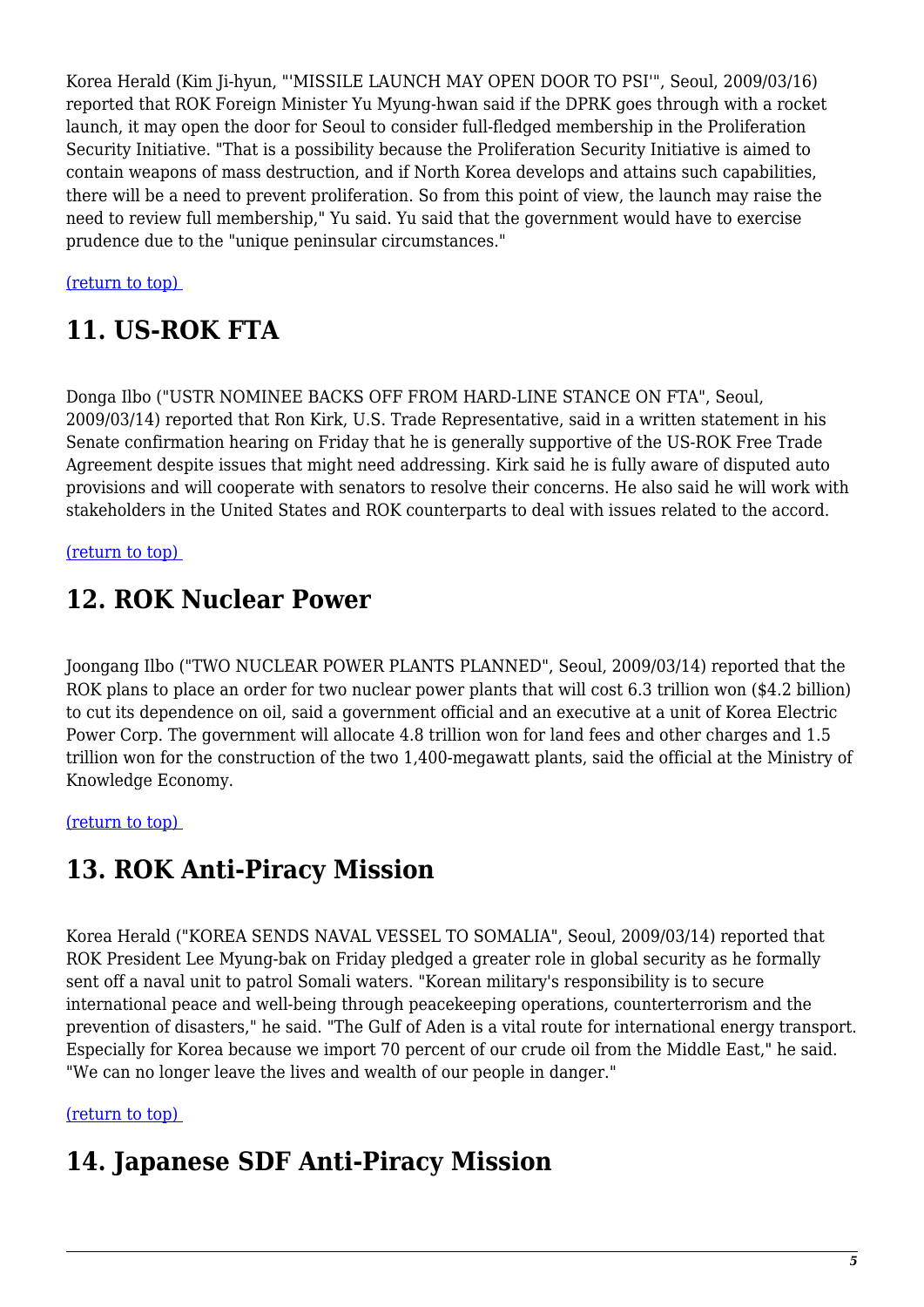Asahi Shimbun ("MSDF GETS ORDER FOR ANTI-PIRACY MISSION", Tokyo, 2009/03/14) reported that two Maritime Self-Defense Force destroyers will leave Japan today to help fight pirates off Somalia. The Security Council of Japan, headed by Prime Minister Taro Aso, formally decided Friday to dispatch the MSDF. Defense Minister Yasukazu Hamada later gave the order to start the mission. On Friday, the Cabinet approved a bill "concerning punishment and measures against piracy." The new law would enable MSDF personnel to protect foreign vessels. It would also give MSDF members authority to fire at pirate ships to force them to stop even when neither self-defense purposes nor "acts of necessity" are involved.

#### <span id="page-5-0"></span>[\(return to top\)](#page-0-0)

# **15. Japanese Politics**

New York Times (Martin Fackler, "JAPAN'S POLITICAL DYNASTIES COME UNDER FIRE BUT PROVE RESILIENT", Yokosuka, 2009/03/14) reported that Japan's practice of politicians passing down their parliamentary seats to their children has fallen under increasing attack by voters and many political scientists. They say the practice has helped create an inbred version of politics that has contributed to the leadership paralysis gripping this nation, slowing its response to the current financial crisis and Japan's longer economic decline. This has fed a fear of rising social inequalities, and the feeling that unseen barriers are preventing new talent, new ideas from entering politics, and from helping Japan find a way out of its morass.

Kyodo ("ASO INDICATES LOWER HOUSE DISSOLUTION THIS SPRING UNLIKELY", Tokyo, 2009/03/15) reported that Prime Minister Taro Aso indicated Sunday that he is unlikely to dissolve the House of Representatives for an election this spring. ''I believe public hopes of (improvements in) economic and employment conditions are very high...and calls for fiscal stimulus measures worth 2 percent of GDP (gross domestic product) are also mounting around the world,'' Aso said. ''So, at this point, I cannot say that I will dissolve (the lower house) in May or June,'' he said.

#### <span id="page-5-1"></span>[\(return to top\)](#page-0-0)

### **16. US Nuclear Policy**

Kyodo ("NONPROLIFERATION PANEL URGES U.S. TO ADOPT NO FIRST USE OF NUKE ARMS", Tokyo, 2009/03/15) reported that the International Commission on Nuclear Non-Proliferation and Disarmament will urge the United States to take a leadership role in nuclear disarmament by developing a nuclear policy of ''no first use,'' according to a draft of policy recommendations made available on Sunday. The panel will also urge the United States to ratify the Comprehensive Nuclear Test Ban Treaty and restore the U.S.-Russia strategic nuclear arms control process as part of its fivepoint proposals, according to the draft.

#### <span id="page-5-2"></span>[\(return to top\)](#page-0-0)

# **17. PRC-Philippines Territorial Dispute**

Agence France Press ("BEIJING SENDS PATROL SHIP TO SOUTH CHINA SEA", Beijing, 2009/03/15) reported that the PRC has dispatched its most modern patrol ship to the South China Sea, state press said Sunday, after an incident with a US naval vessel and a fresh claim by the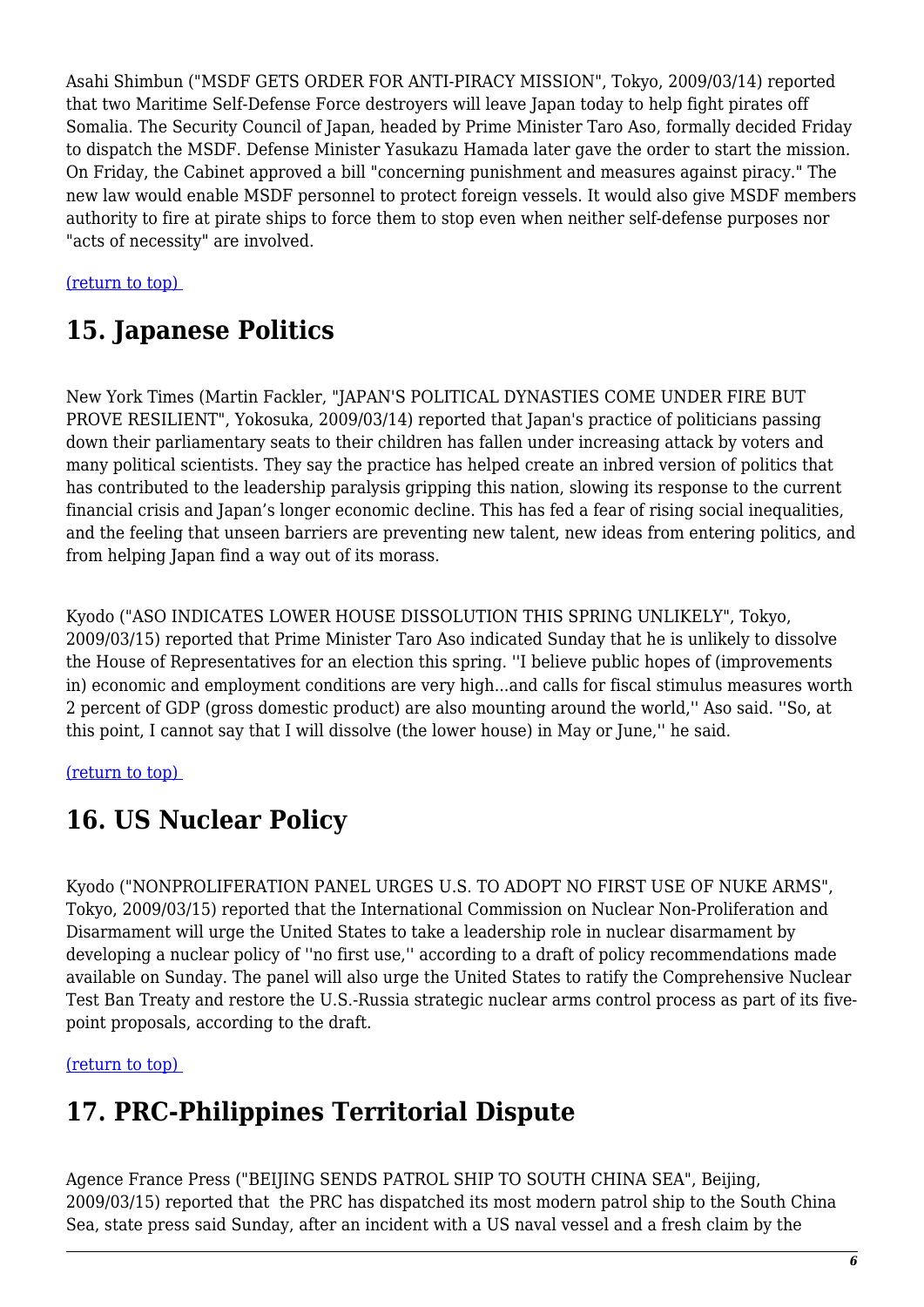Philippines to the disputed territory. The Beijing News said the vessel would conduct patrols of what it called the PRC's exclusive maritime zone in the disputed waters surrounding the Paracel and Spratly Islands. It said the converted naval rescue ship would aid PRC fishing boats and transport vessels.

<span id="page-6-0"></span>[\(return to top\)](#page-0-0) 

# **18. Sino-Indian Trade Relations**

The Economic Times ("INDIA, CHINA TO HOLD TALKS TO NORMALISE TRADE RELATIONS", New Delhi, 2009/03/15) reported that India and the PRC are to discuss ways to defuse rising trade tensions between them next week, after a series of recent government actions to impose restrictions on PRC imports risks upsetting relations with the country's largest trading partner. The PRC's viceminister of commerce, Zhong Shan, is to meet commerce secretary GK Pillai next Thursday to explore ways in which such trade restrictive actions could be minimised. New Delhi has also initiated 14 anti-dumping cases—instances where imports take place at prices lower than those applied in the domestic market causing injury to domestic industry—against the PRC this fiscal year, of which preliminary duties have been imposed on two items.

#### <span id="page-6-1"></span>[\(return to top\)](#page-0-0)

### **19. Sino-US Trade Relations**

Reuters ("OBAMA REASSURES CHINA ON BONDS", Washington, 2009/03/15) reported that President Barack Obama denied there was any rift among the world's 20 leading economies on how to deal with the global financial crisis and assured the PRC its U.S. investments were safe. Obama sought to reassure China, which expressed concern on Friday that massive U.S. deficit spending and near-zero interest rates would erode the value of the PRC's huge U.S. bond holdings. "Not just the Chinese government but every investor can have absolute confidence in the soundness of investments in the United States," Obama said, noting that his comments applied to U.S. Treasuries as well as investments in the private sector.

<span id="page-6-2"></span>[\(return to top\)](#page-0-0) 

### **20. US on PRC Tibet Issue**

Agence France-Presse ("OBAMA BRACES FOR CHINA'S TIBET 'OFFENSIVE'", Washington , 2009/03/15) reported that Barack Obama has started his presidency with aims to build a broader relationship with the PRC but he is already getting a taste of battles to come on one deeply divisive issue -- Tibet . PRC Foreign Minister Yang Jiechi visited Washington last week and spoke of a "historic opportunity" for the Pacific powers to build lasting cooperation... but Yang vowed no compromise on PRC sovereignty over Tibet and Taiwan -- and did not mince words when he demanded his hosts stop "meddling" in Beijing's affairs over human rights. Obama said he told Yang that human rights were an "essential aspect" of US foreign policy and voiced hope for a resumption of talks between the PRC and the Dalai Lama's representatives.

#### <span id="page-6-3"></span>[\(return to top\)](#page-0-0)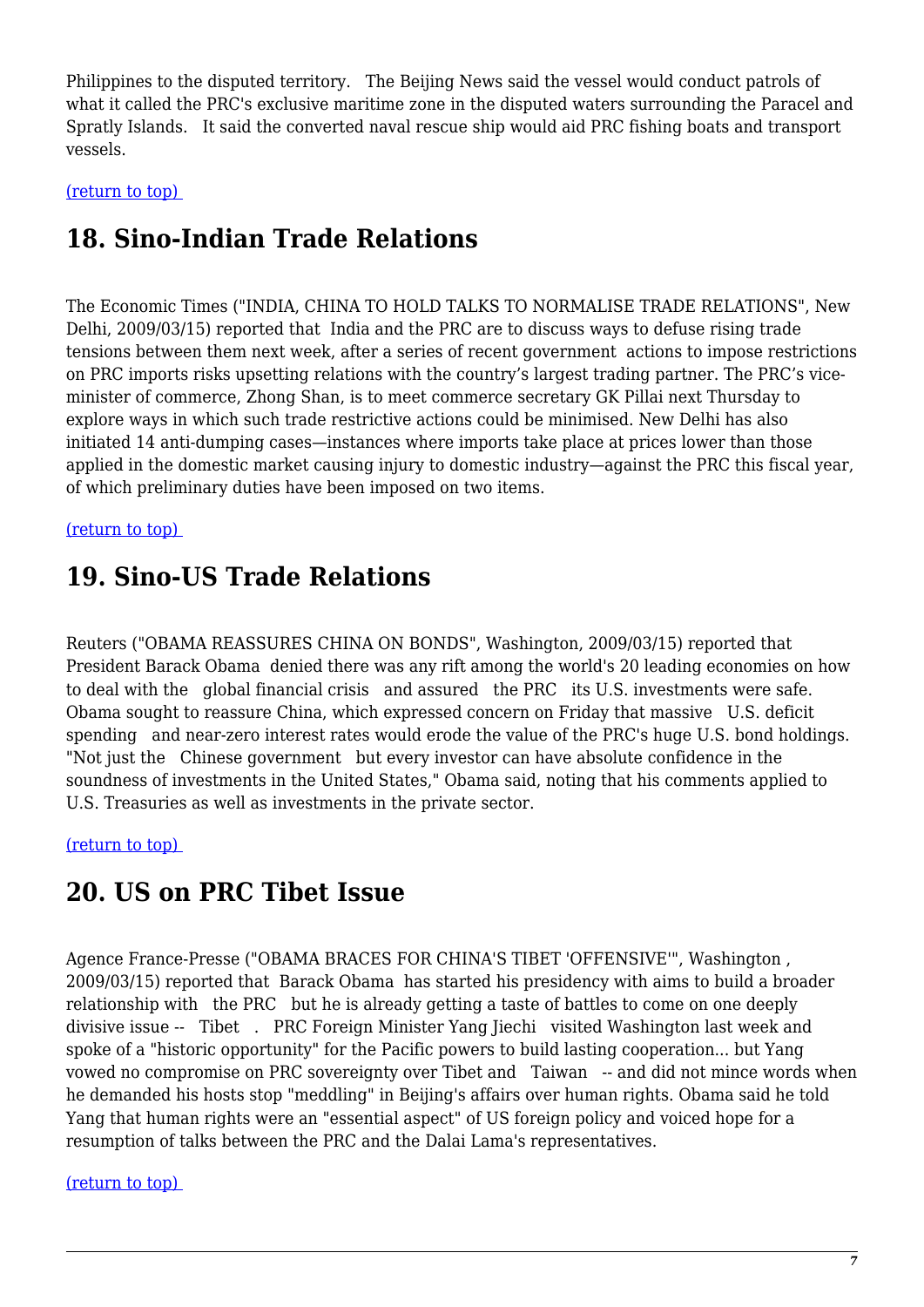# **21. PRC Tibet Issue**

Associated Press (Anita Chang, "CHINA DEFENDS TIBET POLICIES AHEAD OF RIOT DATE", Beijing, 2009/03/13) reported that PRC premier Wen Jiabao defended Beijing's policies in Tibet on Friday. Wen stated, "The situation in Tibet is on the whole peaceful and stable. The Tibetan people hope to work in peace and stability." "Tibet's continuous progress (has) proven the policies we have adopted are right," he said. The South China Morning Post said Friday that armed police were searching door-to-door for "suspicious characters," in Lhasa, targeting out-of-towners and journalists. "Not a single hotel, guesthouse or local home in the city was spared," said the newspaper. It cited hotel and restaurant owners as saying that those who did not have ID cards issued by the regional government were taken in by authorities for further interrogation.

<span id="page-7-0"></span>[\(return to top\)](#page-0-0) 

### **22. PRC Bird Flu**

Agence France Press ("CHINA BIRD FLU EFFORT IN QUESTION AFTER NEW CASES", Hong Kong , 2009/03/15) reported that a probe into an outbreak of bird flu at a Hong Kong chicken farm and carcasses popping up in city waters have raised questions over whether the H5N1 virus is going undetected in southern PRC. The report came days after two dead chickens with H5N1 were found floating in the sea off Hong Kong , the latest of more than a dozen chickens, ducks and other birds to wash up along the city's coastline since the start of year. "From the various investigations we have done (the washed-up carcasses) are most likely drifting down from the Pearl River," Hong Kong's health secretary York Chow said in early February.

[\(return to top\)](#page-0-0) 

### **II. PRC Report**

### <span id="page-7-1"></span>**23. PRC Civil Society**

Beijing Daily (Wang Hao, "BEIJING DEVELOPS THREE KINDS OF VOLUNTEERS", 2009/03/13) reported that Beijing Volunteer's Federation is to be found according to the general secretary of Municipal Association of Social Workers. The Foundation will divide the 2 million volunteers of Beijing into three kinds: one is for large evens, such as the Olympic Games; the second is for regular service, such as the community volunteers and public order volunteers; third is for emergency, such as the earthquake rescue.

People's Daily online (Wang Min, "PROFESSOR SUGGESTS TO ESTABLISH OVERSEAS VOLUNTARY "YOUTH TEAM"", 2009/03/13) reported that Professor Wang Ming, Director of NGO Research Center, Tsinghua University suggested at the National People's Congress and Chinese People's Political Consultative Conference that the government should collect outstanding graduates to carry out voluntary service overseas. Like the U.S. Peace Corps and Japan Overseas Cooperation Team, our nation should make an attempt to establish a system for Youth International Voluntary Service, and this is also a friendship project which has far-reaching social value and lasting impact,